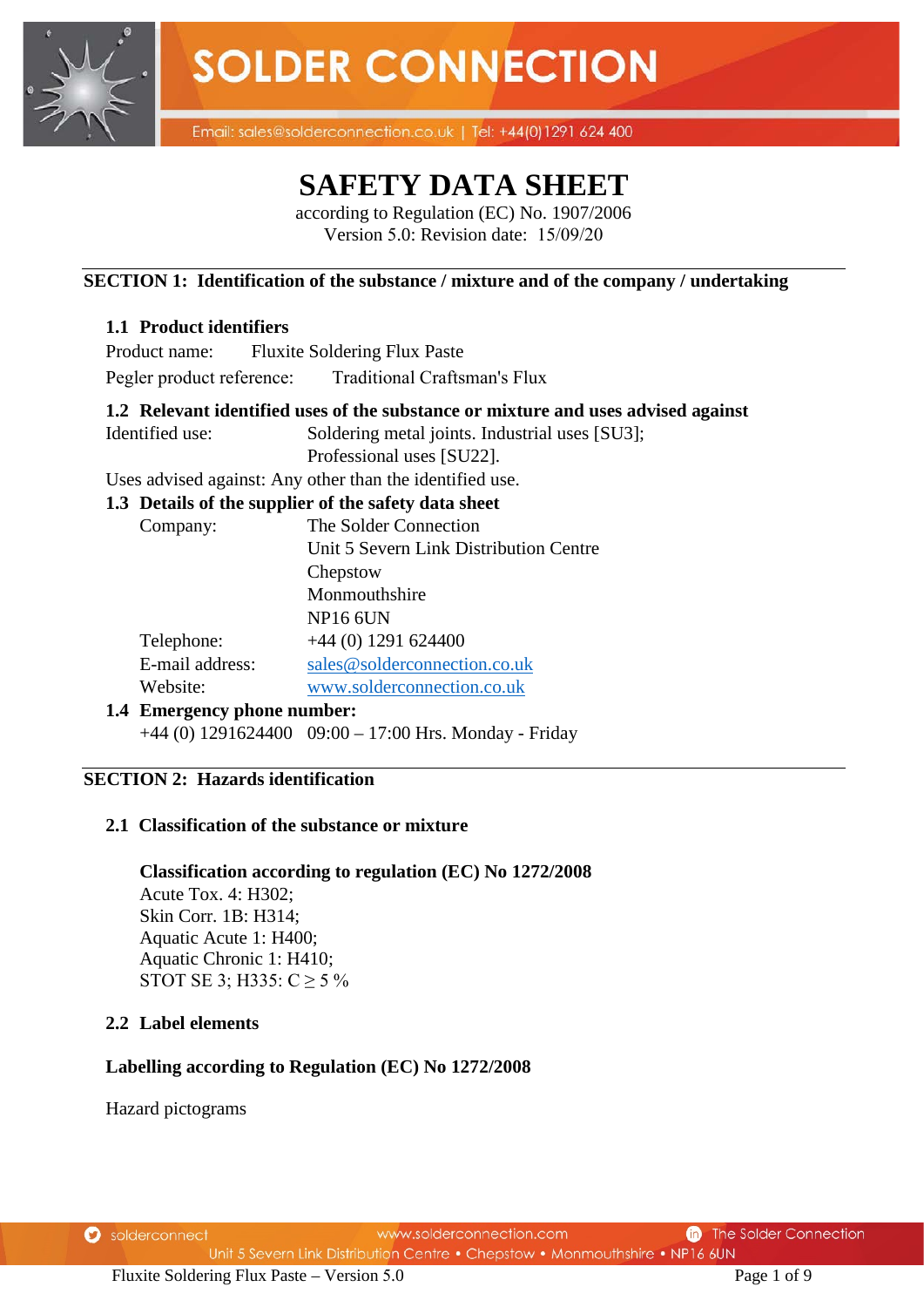**SOLDER CONNECTION** Email: sales@solderconnection.co.uk | Tel: +44(0)1291 624 400



Signal word Danger

Hazard statement(s):

| Harmful if swallowed                                 |
|------------------------------------------------------|
| Causes severe skin burns and eye damage              |
| May cause respiratory irritation                     |
| Very toxic to aquatic life.                          |
| Very toxic to aquatic life with long lasting effects |
|                                                      |

Precautionary statements:

| P <sub>260</sub> | Do not breathe dust/fume/gas/mist/vapours/spray                |
|------------------|----------------------------------------------------------------|
| P <sub>261</sub> | Avoid breathing dust/fumes/gas/mist/vapours/spray              |
| P <sub>264</sub> | Wash hands thoroughly after handling                           |
| P <sub>270</sub> | Do not eat, drink or smoke when using this product             |
| P271             | Use only outdoors or in well-ventilated areas                  |
| P273             | Avoid release to the environment                               |
| P <sub>280</sub> | Wear protective gloves/protective clothing/eye protection/face |
|                  | protection                                                     |

P301 + P330 + P312 + P331 – IF SWALLOWED: Rinse mouth. Call a POISON CENTRE/doctor if you feel unwell. Do NOT induce vomiting.

P303 + P361 + P353 – IF ON SKIN (or hair): Take off immediately all contaminated clothing. Rinse skin with water/ shower.

P304 + P310 + P340 – IF INHALED: Immediately call a POISON CENTRE or doctor/physician. Remove victim to fresh air and keep at rest in a position comfortable for breathing.

P305 + P351 + P338 – IF IN EYES: Rinse cautiously with water for several minutes. Remove contact lenses, if present and easy to do. Continue rinsing.

P363 – Wash contaminated clothing before use.

P391 – Collect spillage. Hazardous to the aquatic environment.

P403 + P233 – Store in a well-ventilated place. Keep container tightly closed.

P405 – Store locked up.

P501 – Dispose of contents/container to all local/regional/national/international regulations.

Supplemental Hazard Information N/A

**2.3** Other hazards None known

| Solderconnect | www.solderconnection.com                                                     | <b>n</b> The Solder Connection |
|---------------|------------------------------------------------------------------------------|--------------------------------|
|               | Unit 5 Severn Link Distribution Centre • Chepstow • Monmouthshire • NP16 6UN |                                |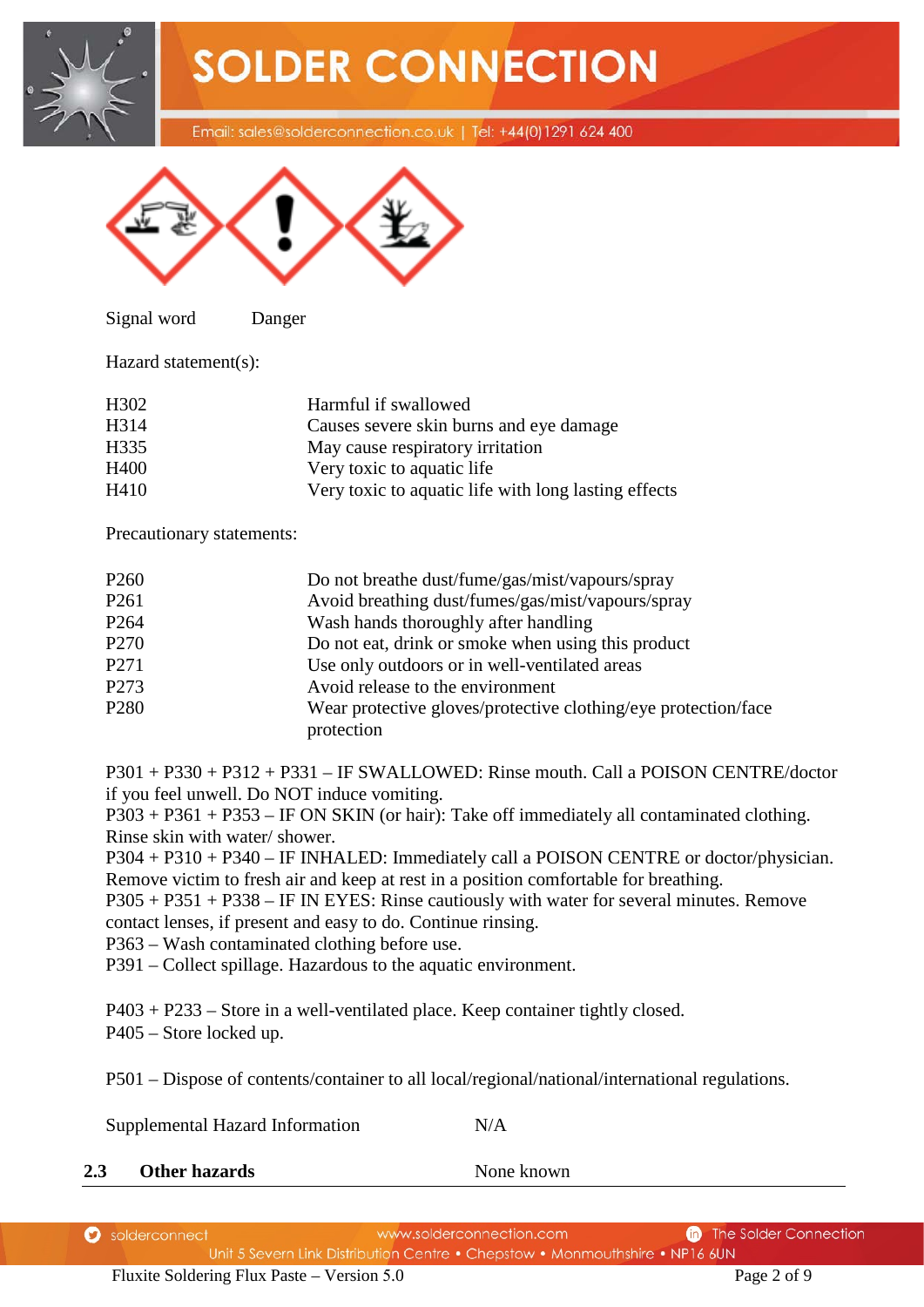

#### **SECTION 3: Composition/Information on ingredients**

#### **3.2 Mixtures**

| <b>Component</b>                                                 | <b>Classification according to</b><br>Regulation (EC) No 1278/2008<br>(CLP) | Conc $(\%w/w)$ |
|------------------------------------------------------------------|-----------------------------------------------------------------------------|----------------|
| Zinc chloride (Zinc chloride, fume) STOT SE 3; H335: $C \ge 5$ % |                                                                             |                |
| CAS No 7647-85-7                                                 | Skin Corr. 1B: H314;                                                        | $10-15$        |
| $EC$ No $231-592-0$                                              | Aquatic Acute 1: H400;                                                      |                |
| Index No 030-003-00-2                                            | Aquatic Chronic 1: H410;                                                    |                |
| <b>REACH Registration No.</b>                                    | Acute Tox. 4: H302;                                                         |                |
| 01-2119472431-44-xxxx                                            | STOT SE 3; H335: $C \ge 5\%$                                                |                |

#### **SECTION 4: First aid measures**

#### **4.1 Description of first aid measures**

#### **General information**

If you feel unwell, seek medical advice (show the label where possible). Show this safety data sheet to the doctor/physician in attendance.

#### **Following inhalation**

If breathed in, move person into fresh air. Seek medical attention. If breathing is difficult give oxygen.

#### **Following skin contact**

Wash off immediately with plenty of soap and water. Remove contaminated clothing. Seek medical attention if irritation or symptoms persist.

#### **Following eye contact**

Seek medical attention. Rinse immediately with plenty of water for 15 minutes.

#### **Following ingestion**

DO NOT INDUCE VOMITING. Never give anything by mouth to an unconscious person. Rinse mouth with water (only if the person is conscious). Seek medical advice immediately and show this container or label.

#### **4.2 Most important symptoms and effects, both acute and delayed**

Causes severe inflammation and may damage the cornea. Inhalation may cause shortness of breath. Ingestion may cause nausea and vomiting.

**4.3 Indication of any immediate medical attention and special treatment needed** Provide general supportive measures and treat symptomatically. If swallowed seek medical attention immediately and show this container or label.

#### **SECTION 5: Firefighting measures**

**5.1 Extinguishing media**

| <b>D</b> solderconnect | www.solderconnection.com                                                     | <b>n</b> The Solder Connection |
|------------------------|------------------------------------------------------------------------------|--------------------------------|
|                        | Unit 5 Severn Link Distribution Centre • Chepstow • Monmouthshire • NP16 6UN |                                |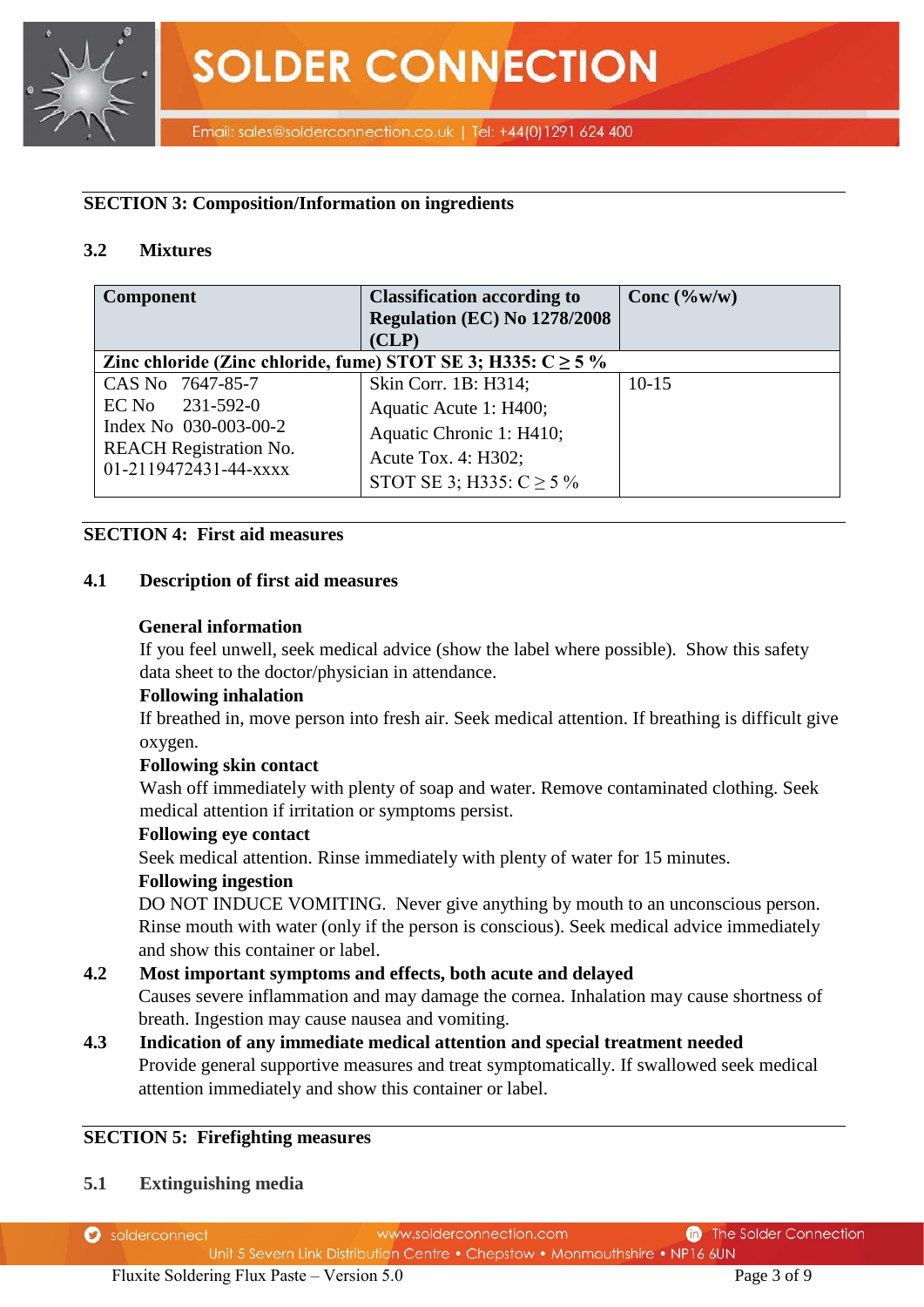

Use as appropriate: Carbon dioxide (CO2), Dry chemical. Foam. **Unsuitable extinguishing media** N/A

- **5.2 Special hazards arising from the substance or mixture** Corrosive. Burning produce irritating, toxic and obnoxious fumes.
- **5.3 Advice for firefighters** Wear suitable respiratory equipment when necessary.
- **5.4 Further information** N/A

#### **SECTION 6: Accidental release measures**

- **6.1 Personal precautions, protection equipment and emergency procedures** Ensure adequate ventilation of the working area. Wear suitable protective equipment. Evacuate personnel to a safe area. Advice for emergency responders: For personal protection see Section 8.
- **6.2 Environmental precautions** Do not allow product to enter drains. Prevent further spillage if safe.
- **6.3 Methods and material for containment and cleaning up** Stop leak if without risk. Absorb with inert, absorbent material. Transfer to suitable, labelled containers for disposal. Clean spillage area thoroughly with plenty of water.
- **6.4 Reference to other sections** For disposal see Section 13.

#### **SECTION 7: Handling and storage**

#### **7.1 Precautions for safe handling**

Avoid contact with eyes and skin. Ensure adequate ventilation of the working area.

**7.2 Conditions for safe storage, including any incompatibilities** Keep in a cool, dry, well ventilated area. Keep containers tightly closed. Store in correctly labelled containers. Store in original container.

#### **7.3 Specific end use** Apart from the uses mentioned in section 1.2 no other specific uses are stipulated.

#### **SECTION 8: Exposure controls/personal protection**

#### **8.1 Control parameters**

| Component | CAS No. | Workplace Exposure Limit |          |                            | <b>Basis</b>      |  |
|-----------|---------|--------------------------|----------|----------------------------|-------------------|--|
|           |         | Long-term exposure       |          | <b>Short-term exposure</b> |                   |  |
|           |         | $limit (8-hr TWA)$       |          | limit (15 minute)          |                   |  |
|           |         | ppm                      | $mg/m^3$ | ppm                        | mg/m <sup>3</sup> |  |

www.solderconnection.com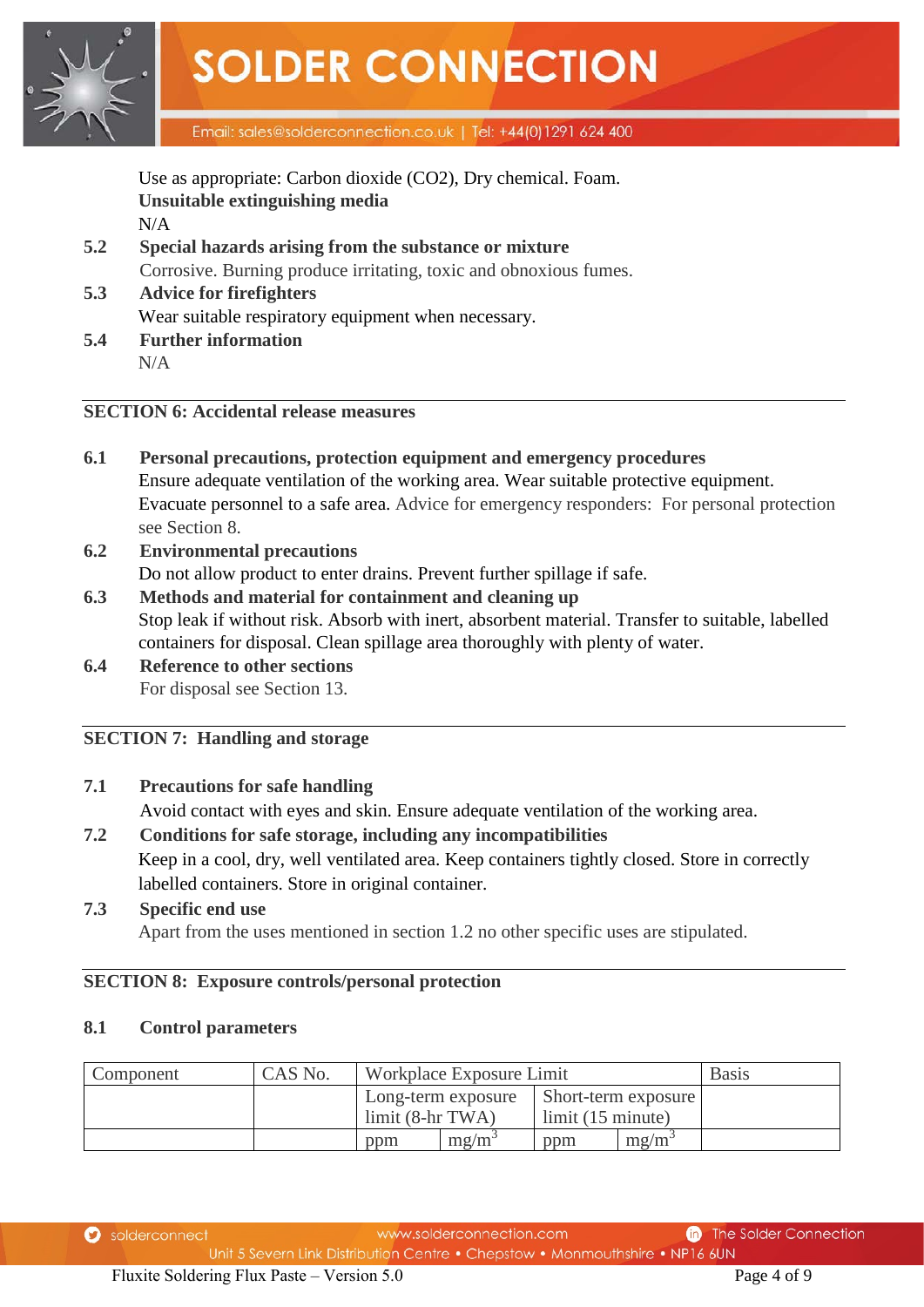**SOLDER CONNECTION** 



Email: sales@solderconnection.co.uk | Tel: +44(0)1291 624 400

| Zinc chloride (Zinc | 7647-85-7 |  |  | UK. EH40 WEL   |
|---------------------|-----------|--|--|----------------|
| chloride, fume)     |           |  |  | $-$ Workplace  |
|                     |           |  |  | Exposure Limit |
|                     |           |  |  |                |

#### **8.2 Exposure controls**

#### **8.2.1 Appropriate engineering controls:**

Ensure adequate ventilation of the working area. Provide exhaust ventilation or other engineering controls to keep the airborne concentrations of vapours below their respective occupational exposure limits. Ensure the eyewash stations and safety showers are close to the workstation location.

### **8.2.2 Personal protective equipment**

Wear chemical protective clothing.

#### **8.2.2.1 Eye and face protection:**

Approved safety goggles required.

#### **8.2.2.2 Skin protection:**

Chemical resistant gloves (PVC)

Other skin protection:

Wear appropriate chemical resistant clothing.

Use as appropriate: Personal protective equipment for the body should be selected based on the task being performed and the risk involved and should be approved by a specialist before handling this product.

#### **8.2.2.3 Respiratory protection:**

Self-contained breathing apparatus.

#### **8.2.2.4 Thermal hazards:**

Wear appropriate thermal protective clothing, when necessary.

#### **8.2.3 Environmental exposure controls:**

Prevent further leakage or spillage if safe to do so. Do not let product enter drains.

#### **SECTION 9: Physical and chemical properties**

#### **9.1 Information on basic physical and chemical properties**

| Appearance          | Solid             |
|---------------------|-------------------|
| Colour              | Amber             |
| Odour               | Characteristic    |
| pH                  | No data available |
| Melting point       | No data available |
| Freezing point      | No data available |
| Boiling point       | No data available |
| Evaporation rate    | No data available |
| Flammability rate   | No data available |
| Vapour flammability | No data available |

www.solderconnection.com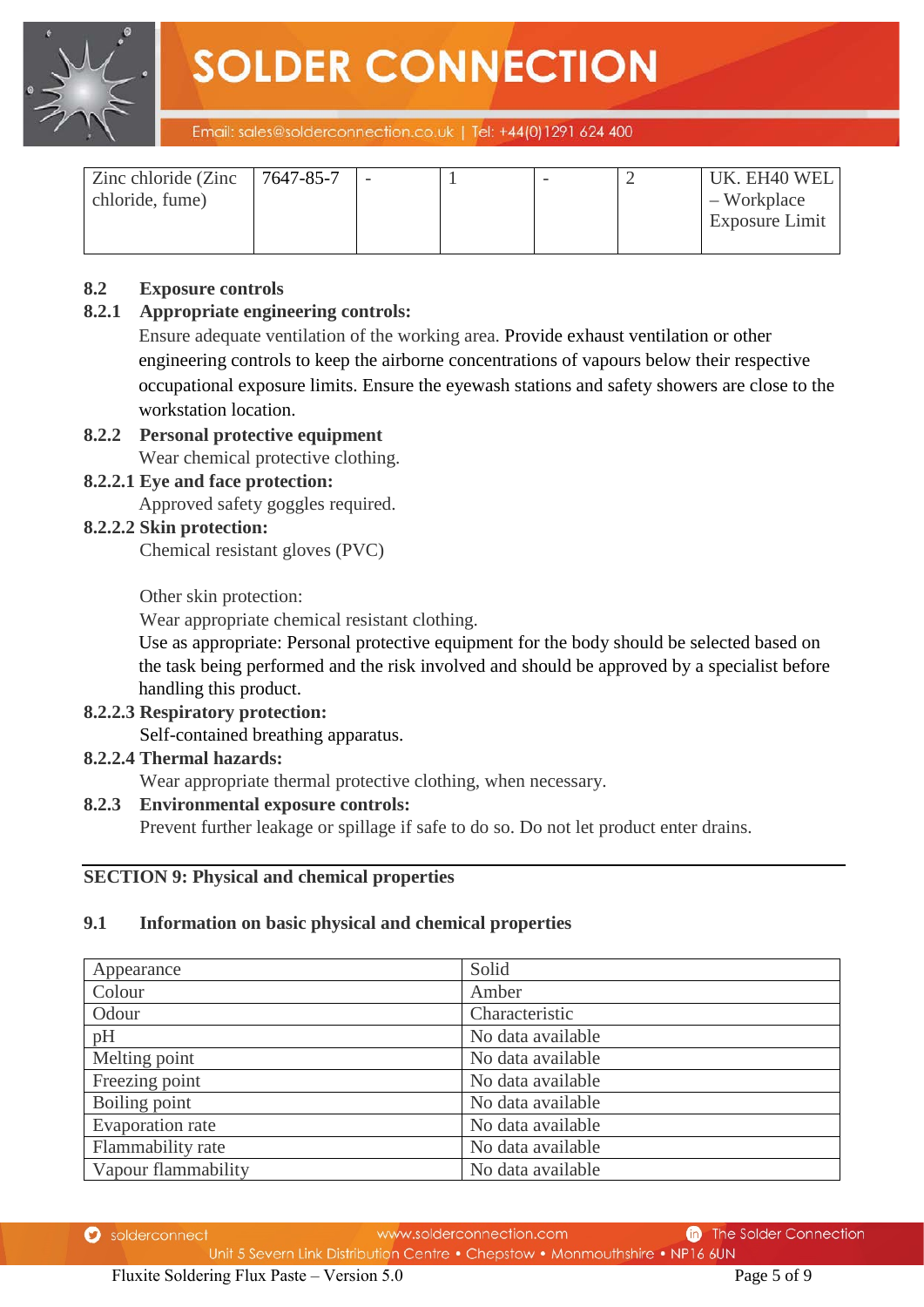#### Email: sales@solderconnection.co.uk | Tel: +44(0)1291 624 400

| <b>Upper Explosive Limit</b> | No data available         |
|------------------------------|---------------------------|
| Lower Explosive Limit        | No data available         |
| Vapour pressure              | No data available         |
| Vapour density               | No data available         |
| Relative density             | No data available         |
| Fat solubility               | No data available         |
| Partition coefficient        | No data available         |
| Auto ignition temperature    | No data available         |
| Oxidising                    | No data available         |
| Solubility                   | Slightly soluble in water |

#### **9.2 Other safety information**

| Conductivity                     | No data available |
|----------------------------------|-------------------|
| Surface tension                  | No data available |
| Gas group                        | No data available |
| Benzene content                  | No data available |
| Lead content                     | No data available |
| VOC (Volatile Organic Compounds) | No data available |

#### **SECTION 10: Stability and reactivity**

**10.1 Reactivity**

No further relevant information available.

- **10.2 Chemical stability** Stable under normal storage and transport conditions.
- **10.3 Possibility of hazardous reactions** N/A
- **10.4 Conditions to avoid** N/A
- **10.5 Incompatible materials** N/A
- **10.6 Hazardous decomposition products** In the event of fire: See Section 5.

#### **SECTION 11: Toxicological information**

- **11.1 Information on toxicological effects**  Causes burns.
- **11.1.3 Hazard information**  No data is available on this product.
- **11.1.4 Toxicological information Oral Rat LD50:** 350 mg/kg **Oral Mouse LD50:** 329 mg/kg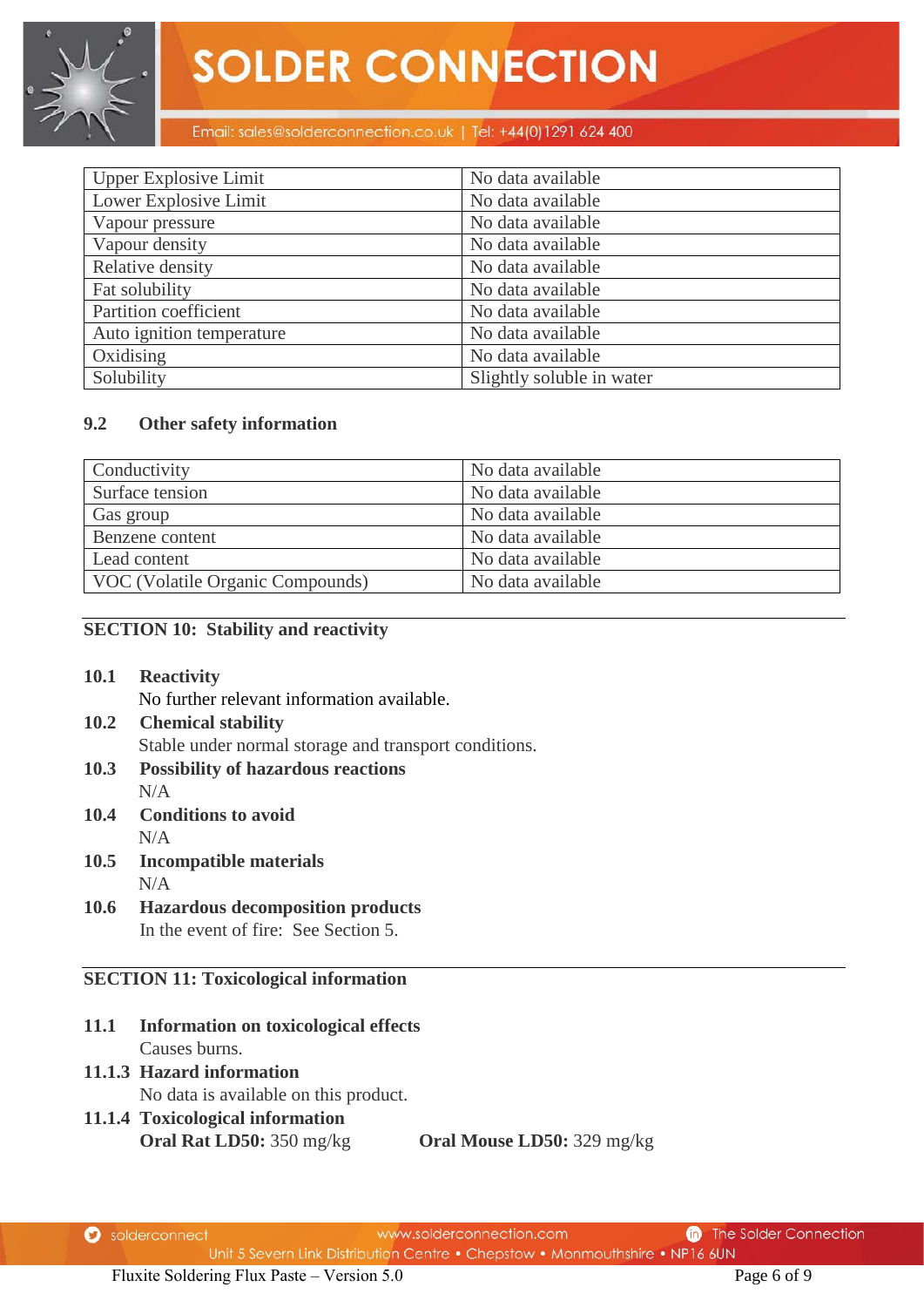

#### **11.1.9 Delayed and immediate effects as well as chronic effects from short and long-term exposure**

No data is available on this product.

#### **SECTION 12: Ecological information**

| 12.1 | <b>Toxicity</b>                                                                             |
|------|---------------------------------------------------------------------------------------------|
|      | Daphnia EC50/48h: 2800 mg/l<br>Daphnia LC50/96h: 0.06791 mg/l                               |
|      | Rainbow trout LC50/96h: 0.066 mg/l                                                          |
|      | Toxic to aquatic organisms, may cause long-term adverse effects in the aquatic environment. |
| 12.2 | <b>Persistence and degradability</b>                                                        |
|      | No data available.                                                                          |
| 12.3 | <b>Bioaccumulative potential</b>                                                            |
|      | No data available.                                                                          |
| 12.4 | <b>Mobility in soil</b>                                                                     |
|      | No data available.                                                                          |
| 12.5 | <b>Results of PBT and vPvB assessment</b>                                                   |
|      | No data available.                                                                          |
| 12.6 | <b>Other adverse effects</b>                                                                |
|      | No data available.                                                                          |

#### **SECTION 13: Disposal considerations**

#### **13.1 Waste treatment methods**

The generation of waste should be avoided or minimised wherever possible. Avoid dispersal of Spilled material and runoff and contact with soil, waterways, drains and sewers. Disposal of this product, and any by-products should at all times comply with the requirements of environmental protection and waste disposal legislation and any regional local authority requirements.

#### **SECTION 14: Transport information**

Hazard Pictograms



- 14.1 UN number UN 1760
- 14.3 Transport hazard class

Subsidiary risk

14.2 UN proper shipping name CORROSIVE LIQUID, N.O.S

ADR/RID 8

|  |  | solderconnect |
|--|--|---------------|
|--|--|---------------|

www.solderconnection.com Unit 5 Severn Link Distribution Centre . Chepstow . Monmouthshire . NP16 6UN

**n** The Solder Connection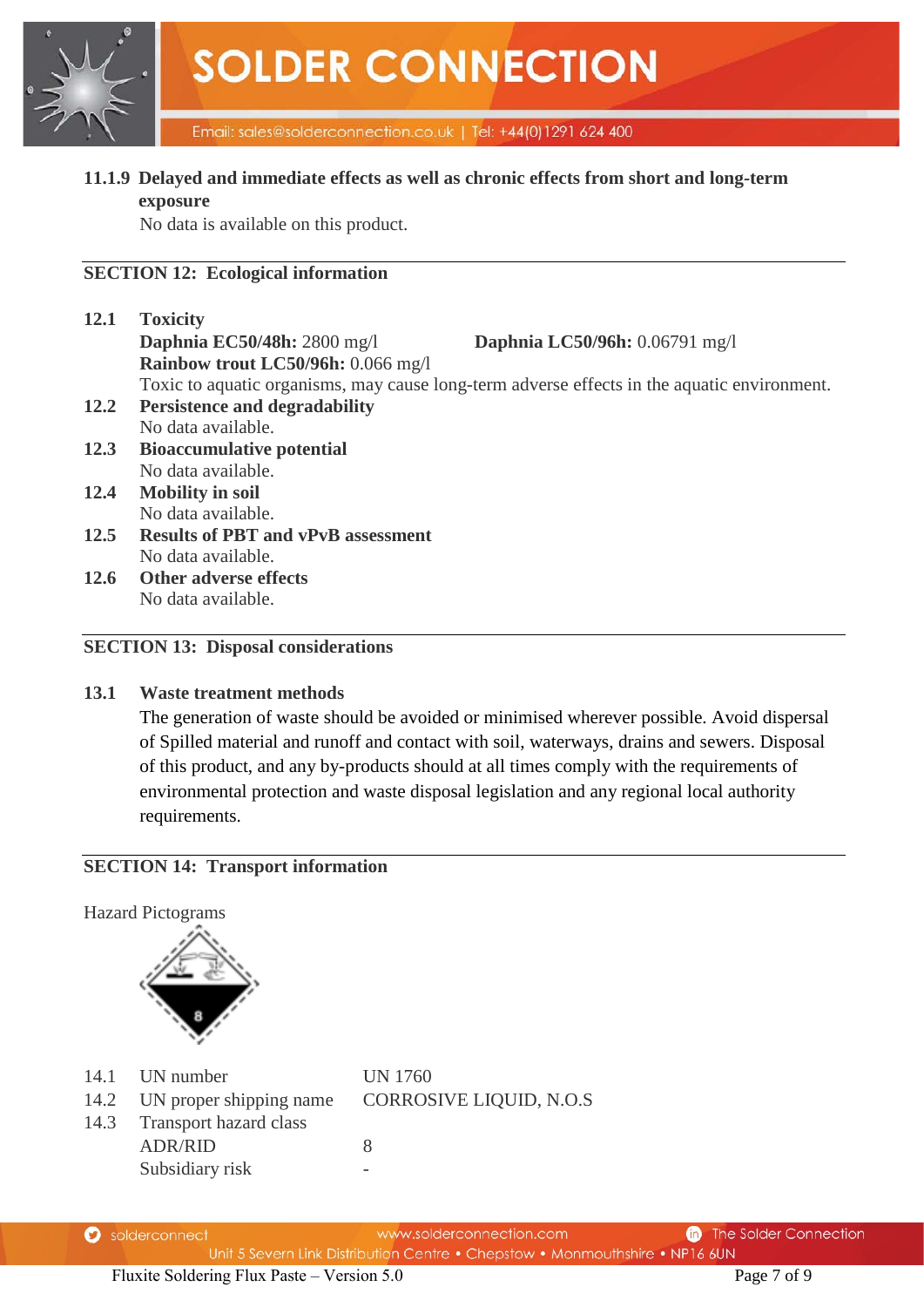# **SOLDER CONNECTION**

Email: sales@solderconnection.co.uk | Tel: +44(0)1291 624 400

|      | <b>IMDG</b>                                    | 8         |  |  |  |
|------|------------------------------------------------|-----------|--|--|--|
|      | Subsidiary risk                                |           |  |  |  |
|      | <b>IATA</b>                                    | 8         |  |  |  |
|      | Subsidiary risk                                |           |  |  |  |
| 14.4 | Packing group                                  | Ш         |  |  |  |
| 14.5 | <b>Environmental hazards</b>                   |           |  |  |  |
|      | <b>Environmental hazards</b>                   | Yes       |  |  |  |
|      | Marine pollutant                               | Yes       |  |  |  |
|      | <b>ADR/RID</b>                                 |           |  |  |  |
|      | Hazard ID                                      | 80        |  |  |  |
|      | <b>Tunnel Category</b>                         | (E)       |  |  |  |
|      | <b>IMDG</b>                                    |           |  |  |  |
|      | EmS Code                                       | $F-A-S-B$ |  |  |  |
|      | <b>IATA</b>                                    |           |  |  |  |
|      | Packing Instruction (cargo)                    | 856       |  |  |  |
|      | Maximum quantity                               | 60 L      |  |  |  |
|      | Packing instruction (passenger) 852            |           |  |  |  |
|      | Maximum quantity                               | 5 L       |  |  |  |
| 14.6 | Special precautions for user No data available |           |  |  |  |

#### **SECTION 15: Regulatory information**

#### **15.1 Safety, health and environmental regulations/legislation specific for the substance or mixture**

This safety data sheet complies with the requirements of Regulation (EC) No. 1907/2006.

#### **15.2 Chemical safety assessment**

No Chemical Safety Assessment has been carried out.

#### **SECTION 16: Other information**

Full text of H-Statements referred to under Sections 2 and 3

| H302 | Harmful if swallowed |
|------|----------------------|
|      |                      |

H314 Causes severe skin burns and eye damage

- H335 May cause respiratory irritation
- H400 Very toxic to aquatic life
- H410 Very toxic to aquatic life with long lasting effects

The information in this Safety Data Sheet is designed only as guidance for the safe use, storage and handling of the product. This information is correct to the best of our knowledge and belief at the date of publication however no guarantee is made to its accuracy. This information relates only to the

| Solderconnect | www.solderconnection.com                                                     | <b>n</b> The Solder Connection |
|---------------|------------------------------------------------------------------------------|--------------------------------|
|               | Unit 5 Severn Link Distribution Centre • Chepstow • Monmouthshire • NP16 6UN |                                |

Fluxite Soldering Flux Paste – Version 5.0 Page 8 of 9